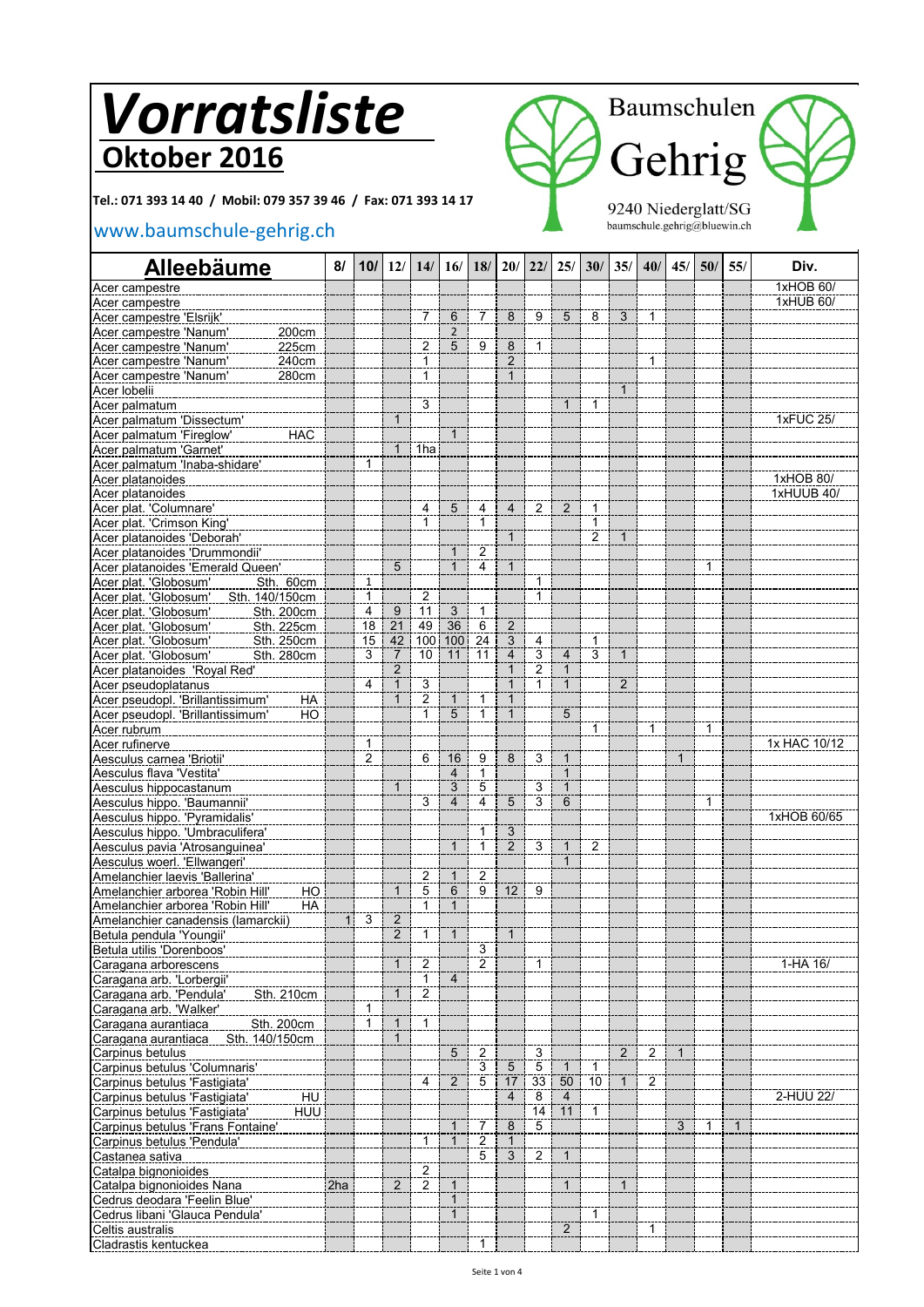**Tel.: 071 393 14 40 / Mobil: 079 357 39 46 / Fax: 071 393 14 17**

### [www.baumschule-gehrig.c](http://www.baumschule-gehrig.ch/)h



| <b>Alleebäume</b>                     |           | 8/ |                |                              | 10/ 12/ 14/ 16/                |                | 18/ 20/ 22/ 25/ 30/ 35/ 40/ |                |                |                                |                |                              |                | 45/1         | 50/            | 55/          | Div.             |
|---------------------------------------|-----------|----|----------------|------------------------------|--------------------------------|----------------|-----------------------------|----------------|----------------|--------------------------------|----------------|------------------------------|----------------|--------------|----------------|--------------|------------------|
| Cornus controversa                    |           |    |                |                              |                                |                |                             |                |                | $\mathbf 1$                    |                |                              |                |              |                |              |                  |
| Cornus controversa                    | ΗA        |    |                |                              |                                |                |                             |                | $\overline{2}$ |                                |                |                              |                |              |                |              |                  |
| Cornus florida                        | HA        |    | 2              |                              |                                |                |                             |                |                |                                |                |                              |                |              |                |              |                  |
| Cornus mas                            |           |    | $\mathbf{1}$   | 8                            | 27                             | 20             | 17                          | 5              | $\overline{3}$ |                                |                |                              |                |              |                |              |                  |
| Corylus avellana 'Contorta'           |           |    |                |                              |                                |                | 1                           |                |                |                                |                |                              |                |              |                |              |                  |
| Corylus avellana 'Halle'sche Riesen'  |           |    |                |                              | $\overline{2}$                 |                |                             |                | $\overline{2}$ |                                |                |                              |                |              |                |              |                  |
| Corylus avellana 'Pendula'            |           |    |                |                              |                                |                | 1                           | $\overline{4}$ | $\mathbf{1}$   | $\mathbf{1}$                   |                |                              |                |              |                |              | 1xHA,22/         |
| Corylus colurna                       |           |    |                |                              | 3                              | 16             | $\overline{16}$             | 14             | 8              | $\overline{6}$                 | $\mathbf{1}$   | $\mathbf{1}$                 |                | $\mathbf{1}$ |                | $\mathbf{1}$ | 1x 60/           |
| Coryllus maxima 'Purpurea'            |           |    |                | 1                            |                                |                |                             |                |                |                                |                |                              |                |              |                |              |                  |
| Crataegus lavalleei                   |           |    | 3              | $\mathbf{1}$                 |                                |                |                             |                | $\mathbf{1}$   |                                | $\overline{2}$ |                              |                |              |                |              |                  |
| Crataegus laev. 'Paul's Scarlet'      |           |    |                |                              |                                |                |                             |                | $\mathbf{1}$   | $\mathbf{1}$                   |                |                              |                |              |                |              |                  |
| Euonymus europaeus                    | HA        |    |                |                              |                                | $\overline{2}$ |                             |                |                |                                |                |                              |                |              |                |              |                  |
| Euonymus europaeus                    |           | 5  | 6              | 2                            | 1                              |                |                             |                | 4              | 2                              | $\mathbf{1}$   |                              |                |              |                |              |                  |
| Euonymus europ. 'Red Cascade'         |           |    |                | 8                            |                                |                |                             |                |                |                                |                |                              |                |              |                |              |                  |
| Euonymus europ. 'Red Cascade'         | HA        |    | 1              | 3                            |                                |                |                             |                |                |                                |                |                              |                |              |                |              |                  |
| Fagus sylvatica HO                    |           |    |                |                              |                                | $\mathbf{1}$   | $\mathbf{1}$                | 6              | 7              | $\overline{7}$                 | $\mathbf{1}$   |                              |                |              |                |              |                  |
| HU<br>Fagus sylvatica                 |           |    |                |                              |                                |                |                             |                | $\overline{2}$ | $\overline{2}$                 |                |                              |                |              |                |              |                  |
| Fagus sylvatica 'Purple Fountain'     |           |    | 1              | $\overline{2}$               |                                |                |                             | 1              |                |                                |                |                              |                |              |                |              |                  |
| agus sylv. 'Purpurea Pendula'         |           |    |                |                              | $\overline{1}$                 |                |                             |                | $\mathbf{1}$   |                                |                |                              |                |              |                |              |                  |
| Fagus sylv 'Swat Magret'              |           |    |                |                              |                                | $\mathbf{1}$   |                             |                |                |                                |                |                              |                |              |                |              |                  |
| Fraxinus ornus                        |           |    |                | $\mathbf 1$                  | $\sqrt{3}$                     | $\mathbf{1}$   | 1                           |                | 1              | $\overline{2}$                 | $\overline{c}$ |                              |                |              |                |              |                  |
| Fraxinus ornus 'Meczek'               | HO        |    |                | $\overline{3}$               | $\overline{9}$                 | 14             | $\overline{13}$             | 9              | 5              | 16                             | $\overline{3}$ |                              |                |              |                |              |                  |
| Fraxinus ornus 'Meczek'               | HU        |    |                |                              |                                |                | 5                           | 6              | $\,6\,$        | 2                              | $\overline{2}$ |                              | $\mathbf{1}$   |              |                |              |                  |
| Fraxinus ornus 'Obelisk'              |           |    |                |                              | $\overline{4}$                 |                |                             | $\overline{2}$ | $\overline{3}$ |                                |                | 1                            |                |              |                |              |                  |
| Ginkgo biloba HO                      |           |    |                |                              |                                | $\mathbf{1}$   | 3                           |                | $\mathbf{1}$   | $\overline{2}$                 |                | $\mathbf{1}$                 | 1              |              | 1              |              |                  |
| Ginkgo biloba HA                      |           |    |                |                              |                                |                |                             | $\mathbf{1}$   |                |                                |                |                              |                |              |                |              |                  |
| Ginkgo biloba 'Männlich'              |           |    | 20             | 20                           | 19                             | $\overline{7}$ | $\mathbf{1}$                |                |                |                                |                |                              |                |              |                |              |                  |
| Ginkgo biloba 'Mariken'               |           |    | 14             | $\mathbf{1}$                 |                                |                |                             |                |                |                                |                |                              |                |              |                |              |                  |
| Ginkgo biloba 'Pendula'               |           |    | $\overline{c}$ |                              |                                |                |                             |                | $\mathbf{1}$   |                                |                |                              |                |              |                |              |                  |
| Gleditsia triacanthos 'Elegantissima' | HA        |    |                |                              | 2                              | 3              | 3                           |                |                |                                |                |                              |                |              |                |              |                  |
| Gleditsia triacanthos 'Shademaster'   | <b>HU</b> |    |                |                              |                                | $\overline{2}$ | 7                           | $\overline{2}$ | $\mathbf{1}$   | $\overline{3}$                 |                |                              |                |              |                |              | 1xHUB 65/70      |
| Gleditsia triacanthos 'Skyline'       | HU        |    |                |                              |                                |                |                             |                |                | $\mathbf{1}$                   |                |                              |                |              |                |              | 1xHU 25/         |
| Gleditsia triacanthos 'Sunburst'      |           |    |                |                              |                                |                | 1                           | $\mathbf{1}$   | $\mathbf{1}$   |                                |                |                              |                |              |                |              |                  |
| Gleditsia triacanthos f. inermis      |           |    |                |                              |                                |                | 1                           |                |                |                                |                |                              |                |              |                |              |                  |
| Gymnocladus dioica                    |           |    |                | $\mathbf 1$                  | 3                              | $\mathbf{1}$   | $\overline{1}$              |                |                |                                | $\mathbf{1}$   |                              |                |              |                |              |                  |
| Hibiscus syriacus 'Oiseau Bleu'       |           |    |                | $\mathbf{1}$                 | $\overline{2}$                 |                |                             |                |                |                                |                |                              |                |              |                |              |                  |
| Ilex aquifolium 'Alaska'              |           |    |                |                              |                                |                |                             | $\mathbf{1}$   | $\mathbf{1}$   |                                |                |                              |                |              |                |              |                  |
| Juglans regia                         |           |    |                |                              |                                |                |                             |                |                | $\overline{1}$                 |                |                              |                |              |                |              |                  |
| Juglans regia 'Broadview'             |           |    | 1              | $\,6$                        |                                |                |                             |                |                |                                |                |                              |                |              |                |              | 1HA-10/- 1HA 12/ |
| Juglans regia 'Geisenheim 26'         |           |    | 1              |                              |                                |                |                             |                |                |                                |                |                              |                | 1            |                |              |                  |
| Koelreuteria paniculata               |           |    |                |                              |                                | $\overline{c}$ | $\frac{1}{2}$               | $\mathbf{1}$   | $\overline{1}$ | $\overline{3}$                 | 1              |                              |                |              |                |              |                  |
| Liquidambar styraciflua               |           |    |                |                              | 4                              | $\overline{6}$ |                             | $\overline{2}$ | $\overline{2}$ | $\overline{2}$                 | $\overline{1}$ |                              |                |              |                |              |                  |
| Liquidambar styraciflua 'Gum Ball'    |           |    | 3              | $\overline{4}$               |                                |                |                             | $\mathbf{1}$   |                |                                |                |                              |                |              |                |              |                  |
| Liquidambar styr. 'Worplesdon'        |           |    |                |                              |                                |                |                             |                |                | $\mathbf{1}$                   | $\mathbf{1}$   |                              |                |              |                |              |                  |
| Liriodendron tulipifera               |           |    |                |                              |                                |                | $\mathbf{1}$                | $\mathbf{1}$   |                |                                |                |                              |                |              |                |              |                  |
| Liriodendron tulipifera 'Fastigiatum' |           |    |                |                              |                                |                |                             |                |                |                                | $1 \mid 1$     |                              |                |              |                |              |                  |
| Magnolia loebneri (x) 'Merill'        |           |    |                |                              |                                |                | 3                           | $\mathbf{1}$   |                |                                |                |                              |                |              |                |              | 1xHAC 16/        |
| Malus 'Red Sentinel'                  |           |    | 3              | $\mathbf{1}$                 | $\overline{2}$                 |                | $\mathbf{1}$                |                |                |                                |                |                              |                |              |                |              |                  |
| Malus 'Royalty'                       |           |    |                |                              |                                |                |                             | $\mathbf{1}$   | 5              | $\mathbf{1}$<br>$\overline{3}$ |                |                              |                |              |                |              | 1xHAB 35/40      |
| Mespilus germanica                    |           |    |                |                              |                                |                |                             |                |                |                                | $\mathbf{1}$   |                              |                |              |                |              |                  |
| Metasequoia glyptostroboides          |           |    |                |                              |                                |                |                             |                |                |                                | 1              |                              |                |              |                |              |                  |
| Nothofagus antarctica                 |           |    |                |                              |                                |                |                             |                |                |                                | $\mathbf{1}$   |                              |                |              |                |              | 2xHAB 25/30      |
| Parrotia persica                      |           |    |                | 3<br>$\mathbf{1}$            | 3                              |                |                             | 4              | 4              | $\overline{7}$                 | 1              |                              |                |              |                |              |                  |
| Photinia fraseri (X) 'Red Robin'      |           |    |                |                              |                                |                |                             |                |                |                                |                |                              |                |              |                |              |                  |
| Pinus nigra ssp. Nigra                |           |    |                |                              |                                |                |                             |                |                |                                |                | $\overline{c}$               | $\mathbf{1}$   | 3            | $\overline{3}$ | 5            |                  |
| Platanus hispanica                    |           |    | $\overline{c}$ | $\mathbf{1}$<br>$\mathbf{1}$ | $\overline{c}$<br>$\mathbf{1}$ |                | 4                           |                | $\overline{2}$ | $\overline{7}$                 |                | $\mathbf{1}$<br>$\mathbf{1}$ | $\overline{2}$ |              |                | $\mathbf{1}$ | 2xHUB 30/35      |
| Platanus hispanica 'Alphens Globe'    |           |    |                |                              |                                |                |                             |                |                |                                |                |                              |                |              |                |              |                  |
| Prunus 'Accolade'                     |           |    |                |                              |                                |                |                             |                | $\overline{c}$ | $\overline{2}$                 |                |                              | 1              |              |                |              |                  |
| Prunus 'Kiku-shidare-zakura'          |           |    |                | $\mathbf 1$                  | 6                              | $\mathbf{1}$   |                             |                |                |                                |                |                              |                |              |                |              |                  |
| Prunus 'Pandora'                      |           |    |                |                              |                                |                |                             | $\mathbf{1}$   | $\mathbf{1}$   |                                |                |                              |                |              |                |              |                  |
| Prunus avium 'Plena'                  |           |    |                |                              | 2                              | $\overline{1}$ |                             |                | $\overline{2}$ | $\overline{2}$                 |                | $\mathbf{1}$                 |                |              |                |              |                  |
| Prunus cerasifera 'Woodii'            |           |    |                |                              |                                |                | 6                           | $\overline{2}$ |                |                                |                |                              |                |              |                |              |                  |
| Prunus padus 'Nana'                   |           |    |                |                              |                                |                |                             |                |                |                                |                | $\mathbf{1}$                 |                |              |                |              | 1xHOB 70/75      |
| Prunus sargentii                      |           |    |                |                              |                                | 1              | 1                           | 2              |                |                                |                |                              |                |              |                |              |                  |
| Prunus ser. 'Kanzan'                  |           |    |                |                              | 2                              | $\mathbf{1}$   | $\overline{4}$              |                |                | 3                              | 1              | 1                            |                |              |                |              |                  |

Prunus subhirtella (X) 'Autumnalis Rosea' 1 1 2 1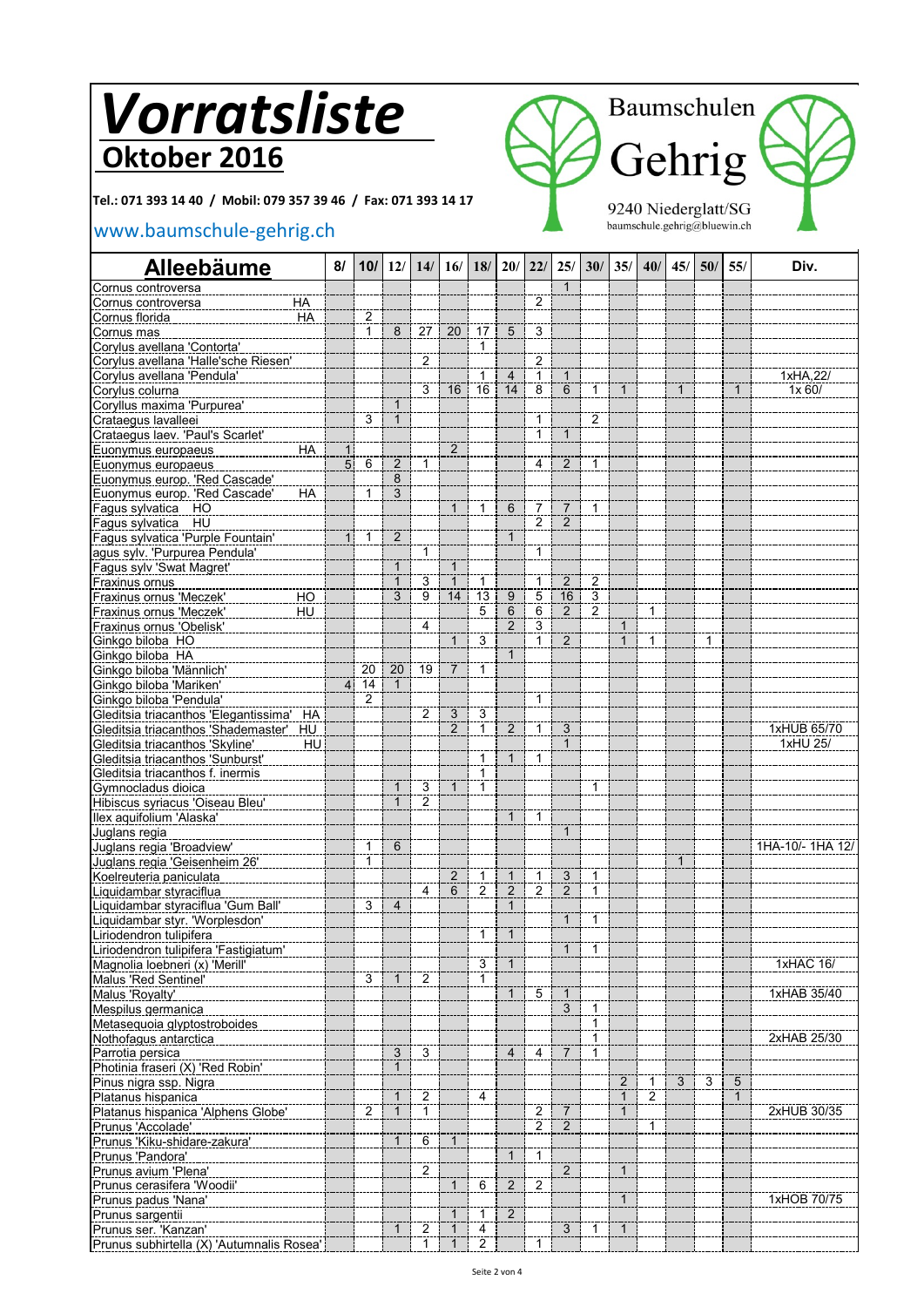**Tel.: 071 393 14 40 / Mobil: 079 357 39 46 / Fax: 071 393 14 17**

### [www.baumschule-gehrig.c](http://www.baumschule-gehrig.ch/)h



| <b>Alleebäume</b>                                    | 8/ |                |                | 10/ 12/ 14/ 16/                |                                | 18/            |                                  | 20/22/         | 25/                 | 30/                              | 35/            | 40/                          | 45/          | 50/            | 55/          | Div.           |
|------------------------------------------------------|----|----------------|----------------|--------------------------------|--------------------------------|----------------|----------------------------------|----------------|---------------------|----------------------------------|----------------|------------------------------|--------------|----------------|--------------|----------------|
| Prunus yedoensis 'Ivensii'                           |    | 1              |                |                                | $\mathbf{1}$                   | 1              | $\mathbf 1$                      | 1              |                     |                                  |                |                              |              |                |              |                |
| Pyrus calleriana 'Chanticleer'                       |    |                |                | 3                              |                                |                |                                  |                | $\overline{2}$      |                                  |                |                              |              |                |              |                |
| Pyrus salicifolia 'Pendula'                          |    |                |                | $\overline{\mathbf{c}}$        |                                |                |                                  |                |                     |                                  |                |                              |              |                |              |                |
| Quercus palustris                                    |    |                |                |                                |                                | $\mathbf{1}$   | $\mathbf{1}$                     |                |                     |                                  |                |                              |              |                |              |                |
| <b>Quercus palustris 'Green Dwarf'</b>               |    |                |                | 1                              | 8                              | $\overline{4}$ |                                  |                | $\mathbf{1}$        |                                  |                |                              |              |                |              |                |
| Quercus robur<br>HO                                  |    |                |                | 3                              | $\mathbf{1}$                   |                | 2                                | $\overline{2}$ | $\overline{3}$      |                                  | $\mathbf{1}$   | $\mathbf{1}$                 |              |                |              |                |
| HU<br>Quercus robur                                  |    |                |                |                                |                                |                |                                  |                | $\overline{2}$      |                                  | $\overline{3}$ |                              |              |                |              |                |
| Quercus rubra                                        |    |                |                | 1                              | $\overline{2}$<br>$\mathbf{1}$ | 6              | $\overline{2}$                   | $\overline{2}$ | $\overline{3}$      | 4<br>$\overline{2}$              |                |                              |              |                |              | 1xHUB 50/55    |
| Quercus turneri 'Pseudoturneri'                      |    |                |                |                                |                                |                |                                  |                |                     |                                  |                |                              |              |                |              |                |
| Robinia ps. 'Frisia'<br>Robinia ps. 'Umbraculifera'  |    |                | 2              | $\mathbf{1}$                   |                                | 2              | $\overline{3}$                   | $\mathbf{1}$   | $\mathbf{1}$        |                                  |                |                              |              |                |              |                |
| Robinia ps. 'Umbraculifera'<br><b>HUC</b>            |    |                |                |                                | $\overline{2}$                 |                |                                  |                |                     |                                  |                |                              |              |                |              |                |
| Salix alba 'Chermesina' Kopfweide HA                 |    | 1              | $\mathbf 1$    | $\overline{\mathbf{c}}$        |                                |                |                                  |                |                     | 1                                |                |                              |              |                |              |                |
| Salix integra 'Hakuro-nishiki'                       |    | $\overline{c}$ | $\mathbf{1}$   |                                |                                |                |                                  |                |                     |                                  |                |                              |              |                |              |                |
| Salix sepulcralis 'Chrysocoma'                       |    |                | $\mathbf{1}$   | $\overline{\mathbf{c}}$        |                                |                |                                  |                | $\mathbf{1}$        |                                  |                |                              |              |                |              |                |
| Sophora japonica 'Pendula'                           |    |                |                | $\mathbf{1}$                   | $\mathbf{1}$                   |                |                                  |                |                     |                                  |                |                              |              |                |              |                |
| Sorbus int. 'Brouwers'                               |    |                |                |                                |                                | $\overline{3}$ |                                  | $\mathbf{1}$   | $\overline{3}$      |                                  |                |                              |              |                |              |                |
| Syringa v. 'Charles Joly'                            |    | $\mathbf{1}$   | 5              | 4                              | $\overline{4}$                 | 1              |                                  |                |                     |                                  |                |                              |              |                |              |                |
| Syringa v. 'And. an Ludwig Späth'                    |    | $\overline{2}$ | $\overline{2}$ | $\mathbf{1}$                   | $\overline{2}$                 |                | $\overline{2}$                   |                | 1ha                 |                                  |                |                              |              |                |              | 1xHA 10/-      |
| Syringa v. 'Mme Lemoine'                             |    |                | $\mathbf 1$    | 2                              | $\mathbf{1}$                   |                |                                  |                |                     |                                  |                |                              |              |                |              | 1xHA 12/       |
| HAC 90cm<br>Thuja oc. 'Smaragd' Kugel                |    |                |                |                                |                                |                |                                  |                | $\overline{8}$      |                                  |                |                              |              |                |              |                |
| Tilia cordata                                        |    |                |                |                                |                                | 1              |                                  | $\overline{2}$ |                     |                                  |                |                              |              | 1              |              |                |
| Tilia cordata 'Böhlje'                               |    |                |                |                                |                                |                |                                  |                |                     |                                  |                |                              |              |                |              | 1xHOB 60/65    |
| Tilia cordata 'Green Globe'                          |    |                | $\mathbf{1}$   | $\overline{2}$                 |                                |                |                                  |                |                     |                                  |                |                              |              |                |              |                |
| $\overline{HO}$<br>Tilia cordata 'Greenspire'        |    | 1              | $\overline{4}$ |                                |                                |                | 2                                | 8              | 15                  | $\overline{7}$<br>$\overline{2}$ | $\overline{4}$ | $\mathbf{1}$<br>$\mathbf{1}$ | $\mathbf{1}$ | $\overline{2}$ |              | 3x 60/4xHO 65/ |
| HU<br>Tilia cordata 'Greenspire'                     |    |                |                |                                |                                |                |                                  | $\overline{4}$ | 2<br>$\overline{2}$ |                                  | $\mathbf{1}$   |                              |              | $\mathbf{1}$   | $\mathbf{1}$ |                |
| Tilia cordata 'Rancho'<br>Tilia europaea 'Euchlora'  |    |                |                | $\mathbf{1}$                   | $\mathbf{1}$                   |                | $\overline{c}$<br>$\overline{2}$ |                |                     |                                  |                |                              |              | 1hu            |              | 1xHUU 55/60    |
| Tilia platyphyllos                                   |    |                |                |                                |                                |                |                                  |                |                     |                                  |                |                              |              |                |              | 1xHOB 65/70    |
| Tilia platyphyllos 'Rubra'<br>HO                     |    |                | $\mathbf{1}$   | $\overline{2}$                 |                                |                | $\mathbf{1}$                     | $\overline{2}$ | 8                   | 10                               | 5              | $\overline{4}$               |              |                |              |                |
| HU<br>Tilia platyphyllos 'Rubra'                     |    |                |                |                                |                                |                |                                  |                | $\mathbf{1}$        |                                  |                | $\mathbf{1}$                 |              |                |              | 1xHUU 40/45    |
| Tilia tomentosa 'Brabant'                            |    |                |                |                                |                                |                | $\mathbf{1}$                     |                | $\overline{2}$      |                                  |                |                              |              |                |              | 1xHUU 45/50    |
| Tilia tomentosa 'Silver Globe'                       |    |                |                |                                |                                |                |                                  | $\mathbf{1}$   | $\overline{1}$      | 1                                |                |                              |              |                |              |                |
| Ulmus 'Camperdownii'<br>HO                           |    |                |                |                                |                                |                |                                  |                | $\overline{2}$      | $\overline{\mathbf{c}}$          |                |                              |              |                |              |                |
| Ulmus 'Camperdownii'<br>HU                           |    |                |                |                                |                                |                | $\mathbf{1}$                     |                | $\mathbf{1}$        | 1                                |                |                              |              |                |              |                |
| Ulmus 'Columella'                                    |    |                |                |                                |                                | $\overline{4}$ | $\mathbf{1}$                     |                |                     |                                  |                |                              |              |                |              |                |
|                                                      |    |                |                |                                |                                |                |                                  |                |                     |                                  |                |                              |              |                |              |                |
| <b>Dachform</b>                                      | 81 |                | 10/12/1        | 14/                            | 16/                            | 18/            | 20/                              | 22/            | 25/                 | 30/135/                          |                | 40/                          | 45/          | 50/1           | 55/          |                |
| Acer campestre                                       |    |                |                |                                |                                |                |                                  |                | $\overline{3}$      |                                  |                |                              |              |                |              |                |
| Aesculus carnea 'Briotti'<br>HO                      |    |                |                |                                | 3                              | 8              | 5                                | $\overline{2}$ |                     |                                  |                |                              |              |                |              |                |
| Aesculus carnea 'Briotti ' Sth. 300cm                |    |                |                |                                |                                | $\overline{2}$ |                                  | $\overline{2}$ |                     |                                  |                |                              |              |                |              |                |
| Aesculus hippocastanum                               |    |                |                |                                |                                |                |                                  | 1              |                     |                                  |                |                              |              |                |              |                |
| Aesculus hippo. 'Baumannii'                          |    |                |                |                                |                                | 1              | $\mathbf{1}$                     |                |                     |                                  |                |                              |              |                |              |                |
| Betula pendula 'Youngii'                             |    |                |                |                                |                                |                | $\mathbf{1}$                     |                |                     |                                  |                |                              |              |                |              |                |
| Sth. 150-180cm<br>Carpinus betulus                   |    |                |                |                                | $\overline{7}$                 | $\mathbf{1}$   |                                  | $\overline{c}$ | $\overline{1}$      |                                  |                |                              |              |                |              |                |
| Sth. 250cm<br>Carpinus betulus                       |    |                |                | 1                              | $6\phantom{1}$                 | 3              | 3                                | 15             | 8                   | 3                                | $\mathbf{1}$   | $\mathbf{1}$                 |              |                |              |                |
| Carpinus bet. 'Schrägdach'                           |    |                |                |                                |                                | 1ha            |                                  |                |                     |                                  |                |                              |              |                |              |                |
| Cornus controversa                                   |    |                |                |                                |                                |                |                                  | $\mathbf{1}$   |                     | 1                                |                |                              |              |                |              |                |
| Sth. 230cm<br>Cornus mas                             |    |                |                | $\overline{3}$                 | $\overline{2}$                 | $\mathbf{1}$   |                                  | $\mathbf{1}$   |                     |                                  |                |                              |              |                |              |                |
| Fagus sylvatica                                      |    |                | $\mathbf{1}$   |                                | $\overline{5}$                 |                |                                  | $\overline{2}$ | $\mathbf{1}$        |                                  |                |                              |              |                |              |                |
| Liquidambar stryraciflua<br>Morus alba 'Macrophylla' |    |                |                | $\mathbf{1}$<br>$\overline{2}$ |                                |                | $\mathbf{1}$                     | 3              | $\mathbf{1}$        |                                  |                |                              |              |                |              | 1xHUC 25/30    |
| Parrotia persica                                     |    |                |                |                                |                                |                |                                  | $\overline{3}$ | $\overline{1}$      |                                  |                |                              |              |                |              |                |
| Platanus h. 'Alphens Globe'                          |    |                | 1              | 4                              |                                |                |                                  |                | $\mathbf{1}$        |                                  |                |                              |              |                |              |                |
| HA<br>Platanus hispanica                             |    |                |                |                                |                                |                |                                  | $\mathbf{1}$   |                     |                                  |                | $\mathbf{1}$                 |              |                |              |                |
| Platanus hispanica<br>HO                             |    |                | 6              | 6                              | $\mathbf{1}$                   | 3              | $\overline{2}$                   | 10             | 12                  | $\overline{2}$                   |                |                              |              |                |              |                |
| Platanus hispanica<br>HU                             |    |                |                |                                | 6                              | 4              |                                  |                | $\overline{4}$      | 11                               | 3              | $\overline{2}$               |              |                |              |                |
| Platanus hispanica<br>Sth.400cm                      |    |                |                |                                |                                |                |                                  |                |                     | $\overline{3}$                   | $\mathbf{1}$   |                              |              |                |              |                |
| Platanus hispanica<br>Kandelaber                     |    |                |                |                                |                                |                |                                  |                |                     |                                  | $\mathbf{1}$   |                              |              |                |              |                |
| Platanus hispanica<br>Schrägdach                     |    |                |                |                                | $\mathbf{1}$                   |                |                                  |                | $\mathbf{1}$        | 1                                |                |                              |              |                |              |                |
| Quercus palustris                                    |    |                |                | 4                              | $\overline{3}$                 | $\overline{2}$ |                                  |                |                     |                                  |                |                              |              |                |              |                |
| Sophora japonica                                     |    |                |                |                                |                                |                |                                  | $\overline{2}$ |                     |                                  |                |                              |              |                |              |                |
| Tilia europaea (X) Euchlora'                         |    |                |                |                                | $\overline{1}$                 | $\overline{1}$ |                                  |                |                     |                                  |                |                              |              |                |              |                |
| Wisteria sinensis 'Prolific'                         |    |                |                | 3                              |                                |                |                                  |                |                     |                                  |                |                              |              |                |              |                |
|                                                      |    |                |                |                                |                                |                |                                  |                |                     |                                  |                |                              |              |                |              |                |